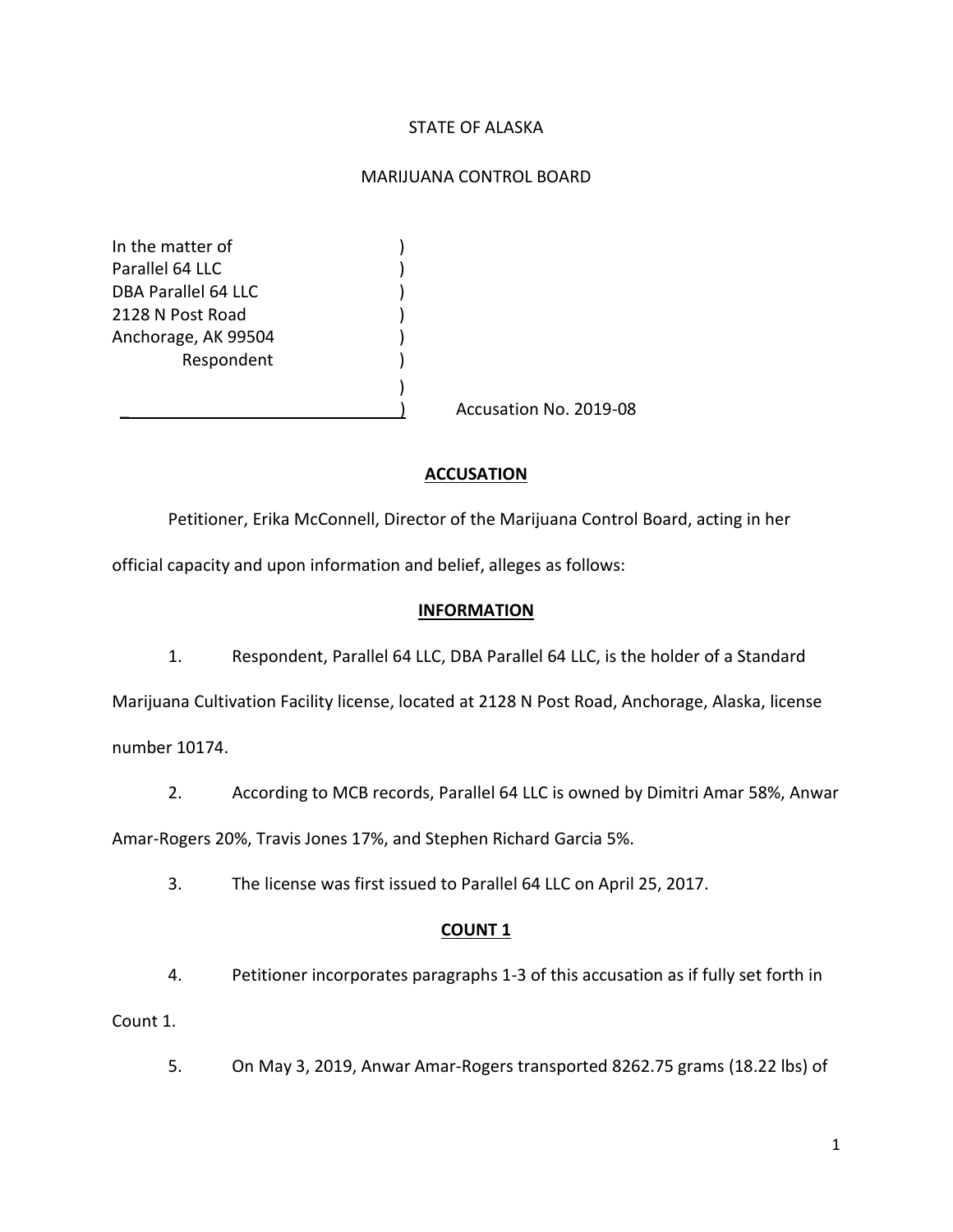marijuana from Parallel 64 in Anchorage to two other licensees located in Fairbanks, by flying on RAVN Air. Mr. Amar-Rogers packed the marijuana in a plastic tote secured by three zip ties and a padlock, and labeled the tote, "State of Alaska, c/o Anwar Amar" with the registered mailing address of Parallel 64 LLC, which appears to be a box at a UPS store in Anchorage. Mr. Amar-Rogers checked the tote as baggage during the flight. Because of a strong odor of marijuana coming from the tote, a RAVN Air employee alerted the Fairbanks Airport Police who informed AMCO Enforcement. An NOV was issued. (See Attachment)

6. The above-described actions, consisting of not securing marijuana/marijuana product during shipment, violate 3 AAC 306.750(b), which is grounds for discipline under 3 AAC 306.810(b). In addition, the licensee misled the airline regarding the ownership of the marijuana.

**Wherefore,** in accordance with AS 17.38.121(b)(3) and 3 AAC 306.840, petitioner asks:

7. That the Marijuana Control Board find that the respondent, Parallel 64 LLC, dba Parallel 64 LLC, committed the acts alleged above.

8. That the Marijuana Control Board issue a civil fine of \$10,000 to Parallel 64 LLC, dba Parallel 64 LLC, license number 10174;

9. For such other relief as the Marijuana Control Board considers appropriate. Dated at Anchorage, Alaska, this 9th day of October, 2019.

Euha M Connell

Erika McConnell, Director Marijuana Control Board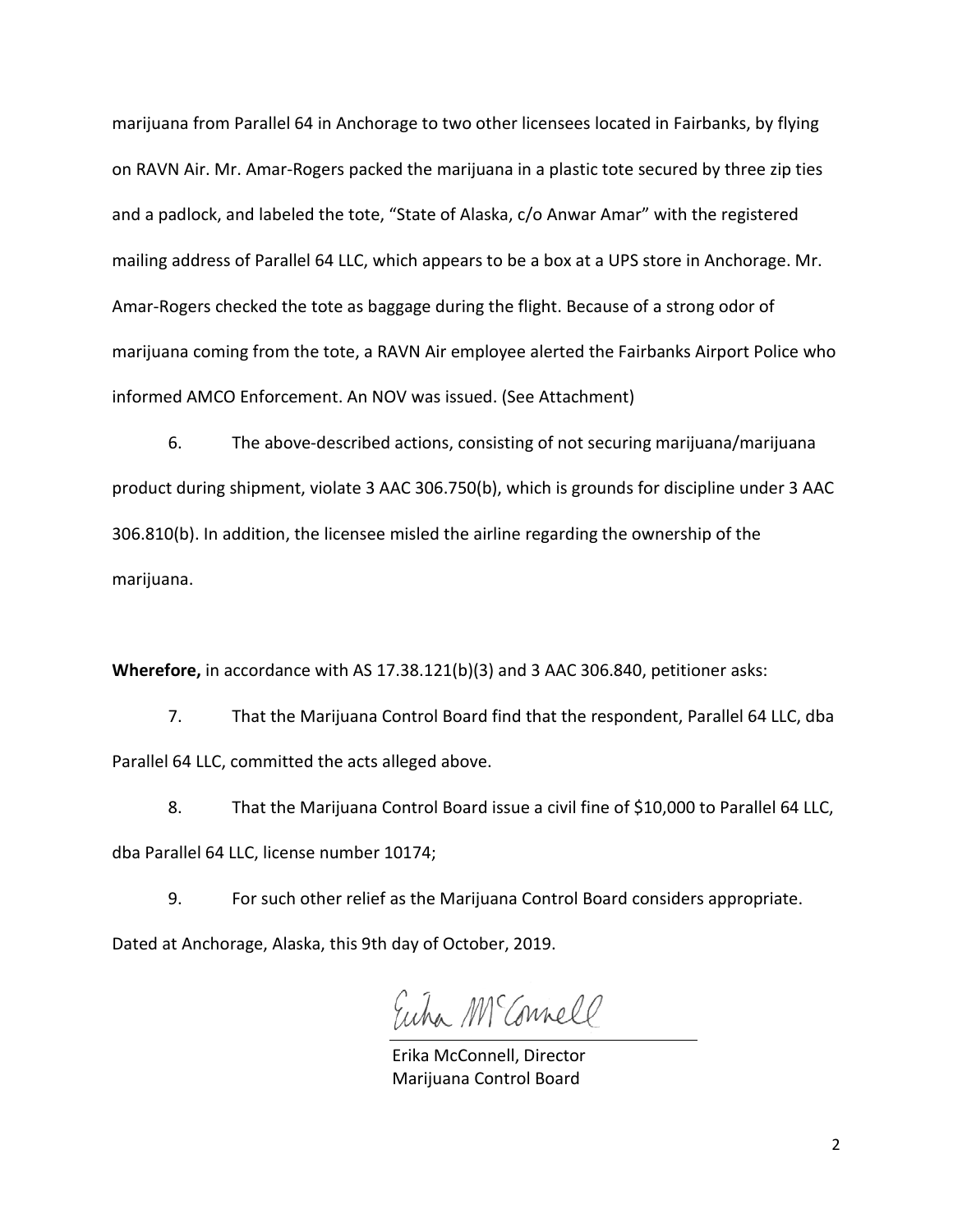# **Notice of Violation**

 $(3AAC306.805)$ 

This form, all information provided and responses are public documents per Alaska Public Records ACT AS 40.25

Licensee: Parallel 64 LLC

Date: License #/Type: 101745/7/19 Standard Marijuana Cultivation Facilities

Address: 2128 N Post Road, Anchorage, AK 99504

DBA: Parallel 64 LLC

AMCO Case #: AM1900709

This is a notice to you as licensee that an alleged violation has occurred. If the Marijuana Control Board decides to act against vour license, under the provisions of AS 44.62.330 - AS 44.62.630 (Administrative Procedures Act) you will receive an Accusation and Notice of your right to an Administrative Hearing.

**Note: This is not an accusation or a criminal complaint.**

On May 3, 2019 at approximately 0712 hours, Fairbanks Airport Police came in contact with transporter Anwar Amar-Rogers whom was transporting product from Parallel 64 LLC in Anchorage to Good Titrations and Natures Releaf in Fairbanks via RAVN Air. (METRC Manifests #737008 and #736912). A RAVN Air employee smelled a strong odor of marijuana coming from a blue tote in checked luggage coming off the aircraft in Fairbanks resulting in the Fairbanks Airport Police being contacted to respond. Fairbanks Airport Police found the tote was in fact checked into checked luggage in Anchorage and only secured with 3 zip ties and one pad lock in holes drilled into the top of the tote. The top of the tote had a label stating the tote belonged to "State of Alaska c/o Anwar Amar". The tote did or does not belong to the State of Alaska and the labeling of the tote is misleading to the Airlines Carrier. The transporter and/or licensee does not have the permission of the State of Alaska to transport Marijuana on a Commercial Aircraft under false pretenses the product belongs to the State of Alaska. Custody of the product(s) was not maintained by the transporter at all times as required.

This is a violation of: 3 AAC 306.750 (a) & (b) Transportation

3 AAC 306.805 provides that upon receipt of a Notice of Violation, a licensee may request to appear before the board and be heard regarding the Notice of Violation. The request must be made within ten days after receipt of the Notice of Violation. A licensee may respond, either orally or in writing to the Notice. 3 AAC 306.810 (2)(A)(B)(C) failed, within a reasonable time after receiving a notice of violation, to correct any defect that is the subject of the notice of violation of AS 17.8 or this chapter.

IT IS RECOMMENDED THAT YOU RESPOND IN WRITING TO DOCUMENT YOUR RESPONSE FOR THE MARIJUANA CONTROL BOARD.

\*Please send your response to the address below and include your marijuana license number in your response.

| <b>Alcohol &amp; Marijuana Control Office</b><br><b>ATTN: Enforcement</b><br>550 W. 7th Ave, Suite 1600<br>Anchorage, Alaska 99501<br>amco.enforcement@alaska.gov |                   |
|-------------------------------------------------------------------------------------------------------------------------------------------------------------------|-------------------|
| Issuing Investigator: A. Stonecipher                                                                                                                              | Received by:      |
| SIGNATURE:                                                                                                                                                        | <b>SIGNATURE:</b> |
| Delivered VIA: Email                                                                                                                                              | Date:             |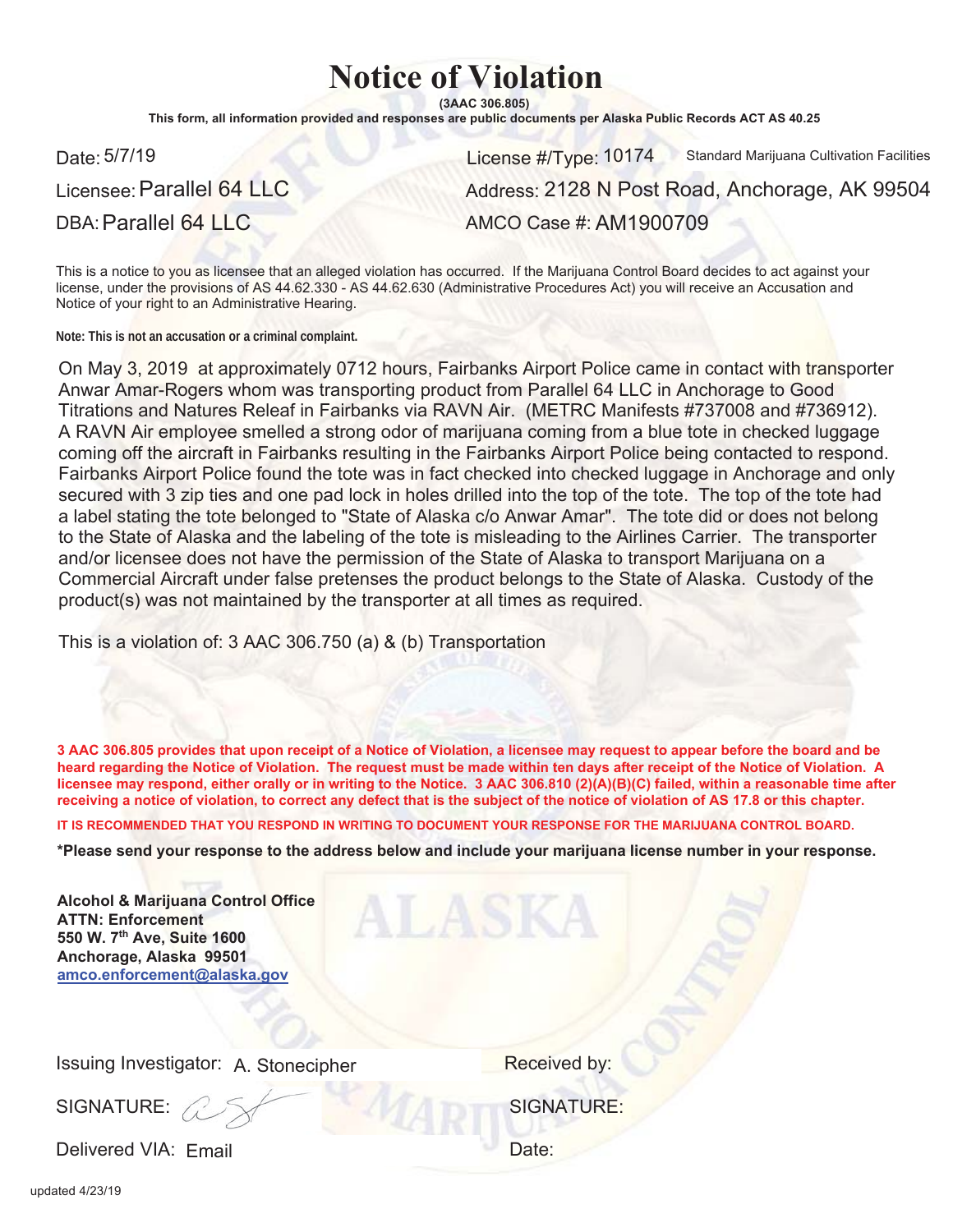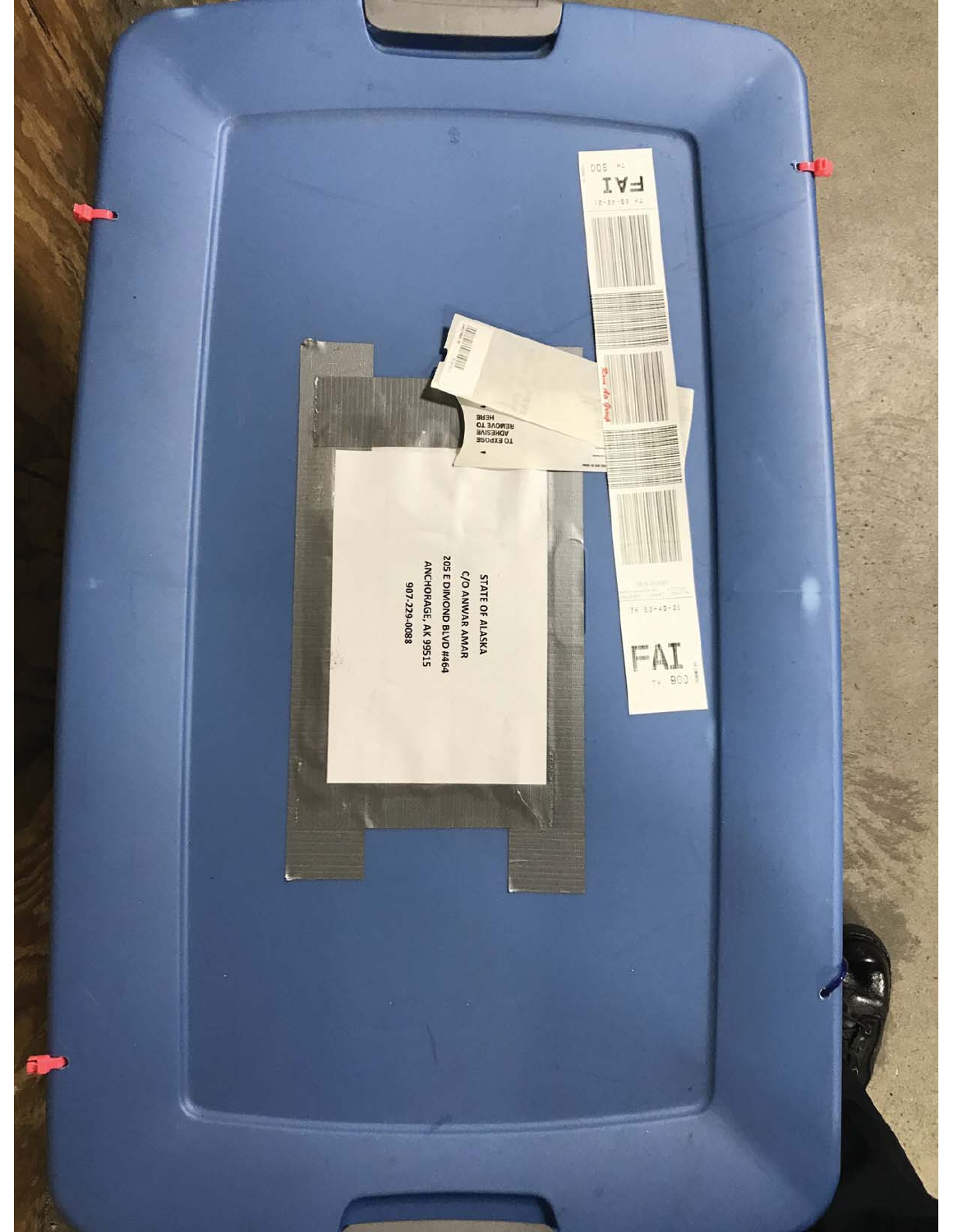

| <b>Manifest No.</b>                              | 0000736912<br><b>Date Created</b>                                                                                                                                                                                                |                                                                                    | 5/2/2019 6:01 PM               |                                |  |
|--------------------------------------------------|----------------------------------------------------------------------------------------------------------------------------------------------------------------------------------------------------------------------------------|------------------------------------------------------------------------------------|--------------------------------|--------------------------------|--|
| <b>Originating Entity</b>                        | PARALLEL 64 LLC                                                                                                                                                                                                                  |                                                                                    | For Agency Use Only            |                                |  |
| <b>Originating License Number</b>                | 4a-10174                                                                                                                                                                                                                         |                                                                                    |                                |                                |  |
| <b>Address of Originating Entity</b>             | 2128 N Post Road<br>Anchorage, AK                                                                                                                                                                                                |                                                                                    |                                |                                |  |
| Phone No. of Originating Entity                  | 9073425334                                                                                                                                                                                                                       |                                                                                    |                                |                                |  |
| Contact Phone No. for Inquiries: 9072290088      |                                                                                                                                                                                                                                  |                                                                                    |                                |                                |  |
| 1. Destination                                   | <b>NATURES RELEAF LLC</b><br><b>Destination Phone No.</b>                                                                                                                                                                        |                                                                                    |                                | 9074602128                     |  |
| <b>Destination License Number</b>                | 3a-10589                                                                                                                                                                                                                         | Date and Approx. Time of Departure                                                 | 5/3/2019 5:15 AM               |                                |  |
| <b>Address of Destination</b>                    | 503 7th. Avenue                                                                                                                                                                                                                  |                                                                                    |                                | 5/3/2019 9:00 AM               |  |
|                                                  | Fairbanks, AK                                                                                                                                                                                                                    | Date and Approx. Time of Arrival                                                   |                                |                                |  |
|                                                  |                                                                                                                                                                                                                                  |                                                                                    |                                |                                |  |
|                                                  |                                                                                                                                                                                                                                  | Date/Time Received                                                                 |                                | 5/3/2019 9:13 AM               |  |
| <b>Route to be Traveled</b>                      |                                                                                                                                                                                                                                  | Notes: details for extenuating circumstances (e.g., road closure, flat tire, etc.) |                                |                                |  |
| 7th Avenue to Nature Releaf.                     | West on Post Road to 3rd Avenue and left on Minnesota Hwy. Right on<br>International Airport Road to Airport. Depart ANC and arrive in Fairbanks.<br>Budget Rental car. Airport Way toward Lathrop St. Left on Cushman, right on |                                                                                    |                                |                                |  |
| <b>Name of Person Transporting</b>               | <b>Anwar Amar-Rogers</b>                                                                                                                                                                                                         | <b>Handler Permit No. of Driver</b>                                                | 12381                          |                                |  |
| <b>State Driver's License No.</b>                | 6796982                                                                                                                                                                                                                          | <b>Signature of Person Transporting</b>                                            |                                |                                |  |
| Make, Model, License Plate No.                   | Dodge Ram JBw564                                                                                                                                                                                                                 |                                                                                    |                                |                                |  |
| 1. Package   Accepted                            | <b>Production Batch No.</b>                                                                                                                                                                                                      | <b>Item Name</b>                                                                   | Quantity                       |                                |  |
| 1A40203000017D6000004033<br>Lab Test: TestPassed |                                                                                                                                                                                                                                  | Dark Matter - Sample<br>(Sample Bud/Flower)                                        | Shp: 2.0000 g<br>Rcv: 2.0000 g |                                |  |
| <b>Item Details</b>                              | Strain: Dark Matter                                                                                                                                                                                                              |                                                                                    |                                |                                |  |
| <b>Source Harvest(s)</b>                         | Dark Matter 3-28-19                                                                                                                                                                                                              |                                                                                    |                                |                                |  |
| <b>Source Package(s)</b>                         | 1A40203000017D6000003818                                                                                                                                                                                                         |                                                                                    |                                |                                |  |
| 2. Package   Accepted                            | <b>Production Batch No.</b>                                                                                                                                                                                                      | <b>Item Name</b>                                                                   |                                | Quantity                       |  |
| 1A40203000017D6000004027<br>Lab Test: TestPassed |                                                                                                                                                                                                                                  | Buddha - Sample<br>(Sample Bud/Flower)                                             | Shp: 2.0000 g<br>Rcv: 2.0000 g |                                |  |
| <b>Item Details</b>                              | Strain: Buddha                                                                                                                                                                                                                   |                                                                                    |                                |                                |  |
| Source Harvest(s)                                | Buddha 3-28-19                                                                                                                                                                                                                   |                                                                                    |                                |                                |  |
| <b>Source Package(s)</b>                         | 1A40203000017D6000002595                                                                                                                                                                                                         |                                                                                    |                                |                                |  |
| 3. Package   Accepted                            | <b>Production Batch No.</b>                                                                                                                                                                                                      | <b>Item Name</b>                                                                   |                                | Quantity                       |  |
| 1A40203000017D6000004031<br>Lab Test: TestPassed |                                                                                                                                                                                                                                  | 907 HeadBand - Sample<br>(Sample Bud/Flower)                                       | Shp: 2.0000 g<br>Rcv: 2.0000 g |                                |  |
| <b>Item Details</b>                              | Strain: 907 Headband                                                                                                                                                                                                             |                                                                                    |                                |                                |  |
| <b>Source Harvest(s)</b>                         | 907 Headband 3-6                                                                                                                                                                                                                 |                                                                                    |                                |                                |  |
| Source Package(s)                                | 1A40203000017D6000002670                                                                                                                                                                                                         |                                                                                    |                                |                                |  |
| 4. Package   Accepted                            | <b>Production Batch No.</b>                                                                                                                                                                                                      | <b>Item Name</b>                                                                   |                                | Quantity                       |  |
| 1A40203000017D6000004028<br>Lab Test: TestPassed |                                                                                                                                                                                                                                  | OG Kush - Dry<br>(Bud/Flower)                                                      |                                | Shp: 2.0000 g<br>Rcv: 2.0000 g |  |
| <b>Item Details</b>                              | Strain: OG Kush                                                                                                                                                                                                                  |                                                                                    |                                |                                |  |
| <b>Source Harvest(s)</b>                         | OG Kush 3-6                                                                                                                                                                                                                      |                                                                                    |                                |                                |  |
| Source Package(s)                                | 1A40203000017D6000002716                                                                                                                                                                                                         |                                                                                    |                                |                                |  |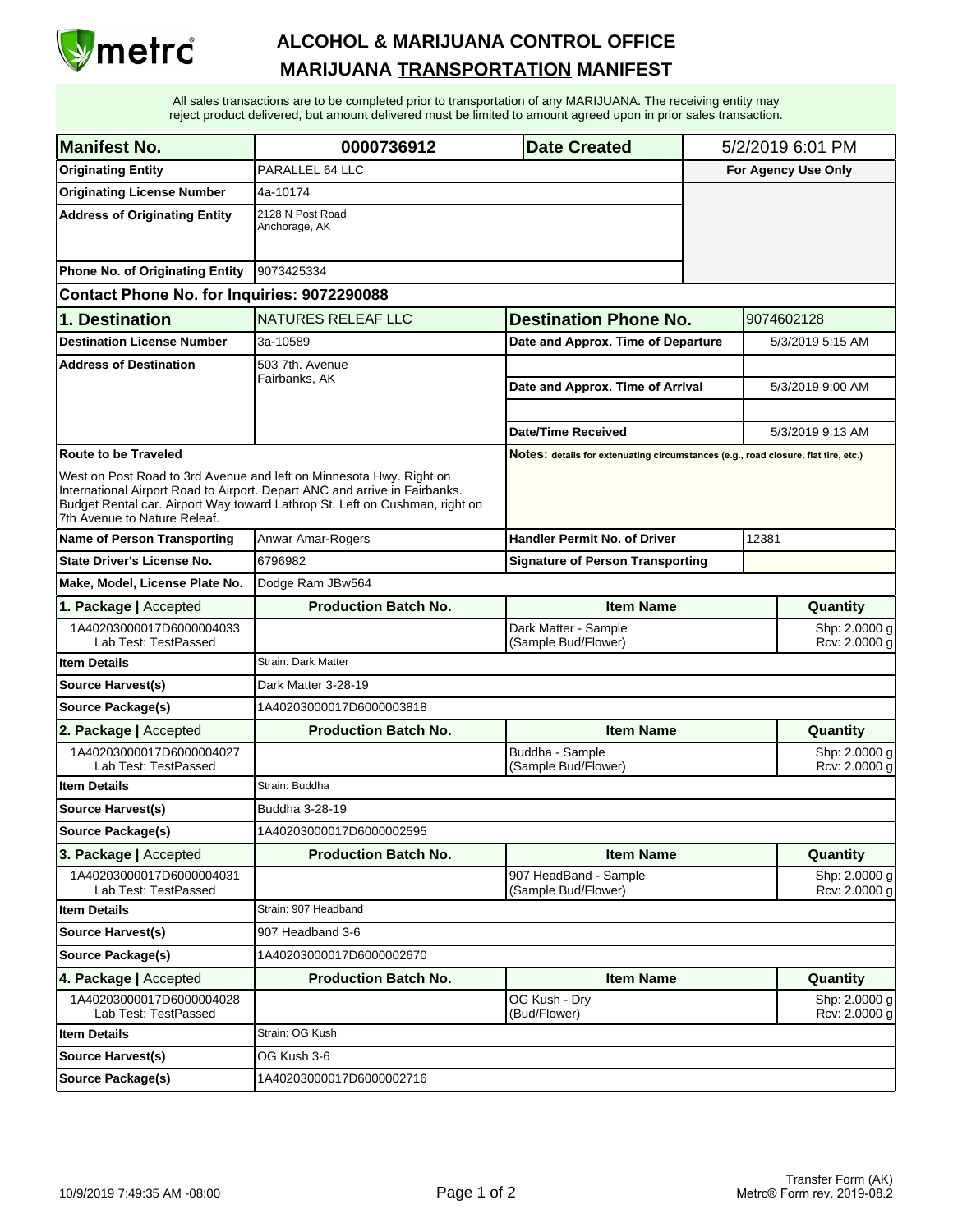

| <b>Manifest No.</b>                                                                                                                                                                                                                                    |                                                                                          | 0000736912                  | <b>Date Created</b>                   |      | 5/2/2019 6:01 PM |                                |
|--------------------------------------------------------------------------------------------------------------------------------------------------------------------------------------------------------------------------------------------------------|------------------------------------------------------------------------------------------|-----------------------------|---------------------------------------|------|------------------|--------------------------------|
| <b>5. Package   Accepted</b>                                                                                                                                                                                                                           |                                                                                          | <b>Production Batch No.</b> | <b>Item Name</b>                      |      | Quantity         |                                |
| 1A40203000017D6000004036<br>Lab Test: TestPassed                                                                                                                                                                                                       |                                                                                          |                             | Raspberry Kush - .75G<br>(Bud/Flower) |      |                  | Shp: 0.7500 g<br>Rcv: 0.7500 g |
| <b>Item Details</b>                                                                                                                                                                                                                                    |                                                                                          | Strain: Rasberry Kush       |                                       |      |                  |                                |
| <b>Source Harvest(s)</b>                                                                                                                                                                                                                               |                                                                                          | Raspberry Kush 3-5          |                                       |      |                  |                                |
| Source Package(s)                                                                                                                                                                                                                                      |                                                                                          | 1A40203000017D6000002664    |                                       |      |                  |                                |
|                                                                                                                                                                                                                                                        | PRODUCT REJECTION (if only a portion of shipment is rejected, circle that portion above) |                             |                                       |      |                  |                                |
| Name of Person Receiving or<br><b>Rejecting Product</b>                                                                                                                                                                                                |                                                                                          |                             |                                       |      |                  |                                |
| I confirm that the contents of this shipment match weight records entered above, and I agree to take custody of those portions of this shipment not<br>circled above. Those portions circled were returned to the individual delivering this shipment. |                                                                                          |                             |                                       |      |                  |                                |
| Signature                                                                                                                                                                                                                                              |                                                                                          |                             |                                       | Date |                  |                                |
| Signature of individual taking receipt<br>of rejected portion of this shipment                                                                                                                                                                         |                                                                                          |                             |                                       |      |                  |                                |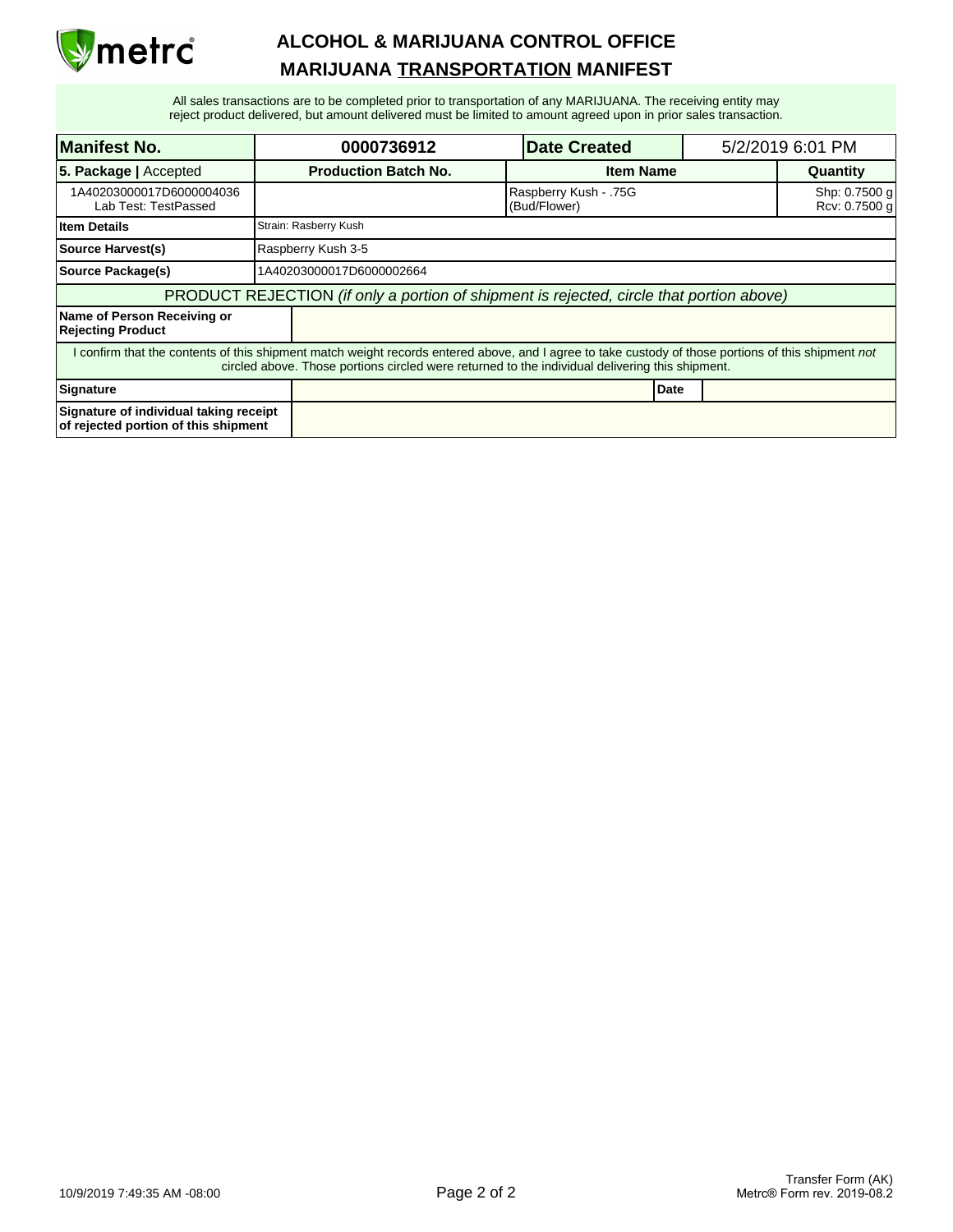

| <b>Manifest No.</b>                              | 0000737008<br><b>Date Created</b>                                                                                                                                                                                                                                                                                                                                                                                                                                                    |                                                                                    | 5/2/2019 5:55 PM    |                                        |  |
|--------------------------------------------------|--------------------------------------------------------------------------------------------------------------------------------------------------------------------------------------------------------------------------------------------------------------------------------------------------------------------------------------------------------------------------------------------------------------------------------------------------------------------------------------|------------------------------------------------------------------------------------|---------------------|----------------------------------------|--|
| <b>Originating Entity</b>                        | PARALLEL 64 LLC                                                                                                                                                                                                                                                                                                                                                                                                                                                                      |                                                                                    | For Agency Use Only |                                        |  |
| <b>Originating License Number</b>                | 4a-10174                                                                                                                                                                                                                                                                                                                                                                                                                                                                             |                                                                                    |                     |                                        |  |
| <b>Address of Originating Entity</b>             | 2128 N Post Road<br>Anchorage, AK                                                                                                                                                                                                                                                                                                                                                                                                                                                    |                                                                                    |                     |                                        |  |
| Phone No. of Originating Entity                  | 9073425334                                                                                                                                                                                                                                                                                                                                                                                                                                                                           |                                                                                    |                     |                                        |  |
| Contact Phone No. for Inquiries: 9072290088      |                                                                                                                                                                                                                                                                                                                                                                                                                                                                                      |                                                                                    |                     |                                        |  |
| 1. Destination                                   | <b>GOOD TITRATIONS</b>                                                                                                                                                                                                                                                                                                                                                                                                                                                               | <b>Destination Phone No.</b>                                                       |                     | 9079787647                             |  |
| <b>Destination License Number</b>                | 5a-10886                                                                                                                                                                                                                                                                                                                                                                                                                                                                             | Date and Approx. Time of Departure                                                 |                     | 5/3/2019 5:15 AM                       |  |
| <b>Address of Destination</b>                    | 1770 Donald Ave<br>Suite B<br>Fairbanks, AK                                                                                                                                                                                                                                                                                                                                                                                                                                          | Date and Approx. Time of Arrival<br>Date/Time Received                             |                     | 5/3/2019 11:30 AM<br>5/3/2019 11:46 AM |  |
| <b>Route to be Traveled</b>                      |                                                                                                                                                                                                                                                                                                                                                                                                                                                                                      | Notes: details for extenuating circumstances (e.g., road closure, flat tire, etc.) |                     |                                        |  |
| destination.                                     | West on Post Road to 3rd Avenue and left on Minnesota Hwy. Right on<br>International Airport Road to Airport. Depart ANC Ravn flight and arrive in<br>Fairbanks. Budget Rental car. Airport Way toward Lathrop St. Left on Cushman,<br>right on 7th Avenue to Nature Releaf. From Nature Releaf to 7th Ave to Lacey<br>St. Right on Noble, left on Airport Way to AK-2 E. Ramp towards Nenana/Denali<br>Park. Left on Lathrop, right on Van Horn, left on Schacht, left on Donald to |                                                                                    |                     |                                        |  |
| <b>Name of Person Transporting</b>               | Anwar Amar-Rogers                                                                                                                                                                                                                                                                                                                                                                                                                                                                    | Handler Permit No. of Driver                                                       |                     | 12381                                  |  |
| <b>State Driver's License No.</b>                | 6796982                                                                                                                                                                                                                                                                                                                                                                                                                                                                              | <b>Signature of Person Transporting</b>                                            |                     |                                        |  |
| Make, Model, License Plate No.                   | Dodge Ram JBw564                                                                                                                                                                                                                                                                                                                                                                                                                                                                     |                                                                                    |                     |                                        |  |
|                                                  |                                                                                                                                                                                                                                                                                                                                                                                                                                                                                      |                                                                                    |                     |                                        |  |
| 1. Package   Accepted                            | <b>Production Batch No.</b>                                                                                                                                                                                                                                                                                                                                                                                                                                                          | <b>Item Name</b>                                                                   |                     | Quantity                               |  |
| 1A40203000017D6000003503<br>Lab Test: TestPassed |                                                                                                                                                                                                                                                                                                                                                                                                                                                                                      | Og Kush Trim<br>(Leaf/Trim)                                                        |                     | Shp: 790.0000 g<br>Rcv: 790.0000 g     |  |
| <b>Item Details</b>                              | Strain: OG Kush                                                                                                                                                                                                                                                                                                                                                                                                                                                                      |                                                                                    |                     |                                        |  |
| <b>Source Harvest(s)</b>                         | OG Kush 3-6                                                                                                                                                                                                                                                                                                                                                                                                                                                                          |                                                                                    |                     |                                        |  |
| 2. Package   Accepted                            | <b>Production Batch No.</b>                                                                                                                                                                                                                                                                                                                                                                                                                                                          | <b>Item Name</b>                                                                   |                     | Quantity                               |  |
| 1A40203000017D6000002789<br>Lab Test: TestPassed |                                                                                                                                                                                                                                                                                                                                                                                                                                                                                      | OG Kush - Trim<br>(Leaf/Trim)                                                      |                     | Shp: 1680.0000 g<br>Rcv: 1680.0000 g   |  |
| <b>Item Details</b>                              | Strain: OG Kush                                                                                                                                                                                                                                                                                                                                                                                                                                                                      |                                                                                    |                     |                                        |  |
| <b>Source Harvest(s)</b>                         | OG Kush 3-6                                                                                                                                                                                                                                                                                                                                                                                                                                                                          |                                                                                    |                     |                                        |  |
| 3. Package   Accepted                            | <b>Production Batch No.</b>                                                                                                                                                                                                                                                                                                                                                                                                                                                          | <b>Item Name</b>                                                                   |                     | Quantity                               |  |
| 1A40203000017D6000002784<br>Lab Test: TestPassed |                                                                                                                                                                                                                                                                                                                                                                                                                                                                                      | OG Kush - Trim<br>(Leaf/Trim)                                                      |                     | Shp: 244.0000 q<br>Rcv: 244.0000 g     |  |
| <b>Item Details</b>                              | Strain: OG Kush                                                                                                                                                                                                                                                                                                                                                                                                                                                                      |                                                                                    |                     |                                        |  |
| Source Harvest(s)                                | OG Kush 3-6                                                                                                                                                                                                                                                                                                                                                                                                                                                                          |                                                                                    |                     |                                        |  |
| 4. Package   Accepted                            | <b>Production Batch No.</b>                                                                                                                                                                                                                                                                                                                                                                                                                                                          | <b>Item Name</b>                                                                   |                     | Quantity                               |  |
| 1A40203000017D6000002596<br>Lab Test: TestPassed |                                                                                                                                                                                                                                                                                                                                                                                                                                                                                      | Orange Hombrea - Trim<br>(Leaf/Trim)                                               |                     | Shp: 318.0000 g<br>Rcv: 318.0000 g     |  |
| <b>Item Details</b>                              | Strain: Orange Hombrea                                                                                                                                                                                                                                                                                                                                                                                                                                                               |                                                                                    |                     |                                        |  |
| Source Harvest(s)                                | Orange Hombre 3 - 28 - 19                                                                                                                                                                                                                                                                                                                                                                                                                                                            |                                                                                    |                     |                                        |  |
| 5. Package   Accepted                            | <b>Production Batch No.</b>                                                                                                                                                                                                                                                                                                                                                                                                                                                          | <b>Item Name</b>                                                                   |                     | Quantity                               |  |
| 1A40203000017D6000002724<br>Lab Test: TestPassed |                                                                                                                                                                                                                                                                                                                                                                                                                                                                                      | 907 HeadBand - Trim<br>(Leaf/Trim)                                                 |                     | Shp: 885.0000 g<br>Rcv: 885.0000 g     |  |
| <b>Item Details</b>                              | Strain: 907 Headband                                                                                                                                                                                                                                                                                                                                                                                                                                                                 |                                                                                    |                     |                                        |  |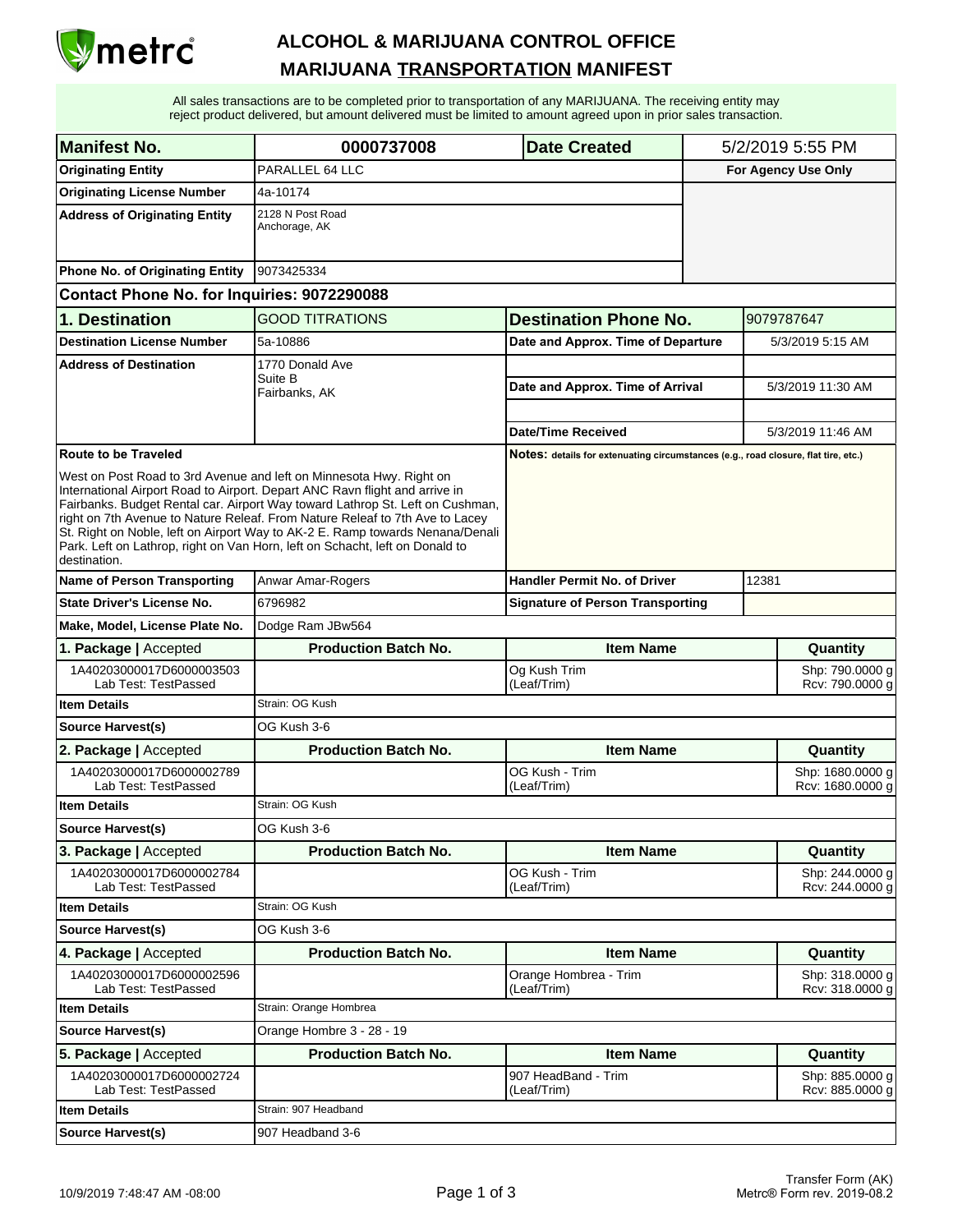

| <b>Manifest No.</b>                              | 0000737008                  | <b>Date Created</b>                                                          |          | 5/2/2019 5:55 PM                     |  |
|--------------------------------------------------|-----------------------------|------------------------------------------------------------------------------|----------|--------------------------------------|--|
| 6. Package   Accepted                            | <b>Production Batch No.</b> | <b>Item Name</b>                                                             |          | Quantity                             |  |
| 1A40203000017D6000002728<br>Lab Test: TestPassed |                             | Pinapple Kush - Trim<br>(Leaf/Trim)                                          |          | Shp: 579.0000 g<br>Rcv: 579.0000 g   |  |
| <b>Item Details</b>                              | Strain: Pineapple Kush      |                                                                              |          |                                      |  |
| <b>Source Harvest(s)</b>                         | Pineapple Kush 3-6          |                                                                              |          |                                      |  |
| 7. Package   Accepted                            | <b>Production Batch No.</b> | <b>Item Name</b>                                                             |          | Quantity                             |  |
| 1A40203000017D6000002646<br>Lab Test: TestPassed |                             | Buddha - Trim<br>(Leaf/Trim)                                                 |          | Shp: 1193.0000 g<br>Rcv: 1193.0000 g |  |
| <b>Item Details</b>                              | Strain: Buddha              |                                                                              |          |                                      |  |
| Source Harvest(s)                                | Buddha 3-28-19              |                                                                              |          |                                      |  |
| 8. Package   Accepted                            | <b>Production Batch No.</b> | <b>Item Name</b>                                                             |          | Quantity                             |  |
| 1A40203000017D6000002610<br>Lab Test: TestPassed |                             | Dark Matter - Trim<br>(Leaf/Trim)                                            |          | Shp: 144.0000 g<br>Rcv: 144.0000 g   |  |
| <b>Item Details</b>                              | <b>Strain: Dark Matter</b>  |                                                                              |          |                                      |  |
| Source Harvest(s)                                | Dark Matter 3-28-19         |                                                                              |          |                                      |  |
| 9. Package   Accepted                            | <b>Production Batch No.</b> | <b>Item Name</b>                                                             |          | Quantity                             |  |
| 1A40203000017D6000002723<br>Lab Test: TestPassed |                             | Purple Monkey Balls - Trim<br>(Leaf/Trim)                                    |          | Shp: 871.0000 g<br>Rcv: 871.0000 g   |  |
| <b>Item Details</b>                              | Strain: Purple Monkey Balls |                                                                              |          |                                      |  |
| Source Harvest(s)                                | Purple Monkey Balls 3-6     |                                                                              |          |                                      |  |
| 10. Package   Accepted                           | <b>Production Batch No.</b> | <b>Item Name</b>                                                             |          | Quantity                             |  |
| 1A40203000017D6000004022<br>Lab Test: TestPassed |                             | Dark Matter - Trim<br>(Leaf/Trim)                                            |          | Shp: 136.0000 g<br>Rcv: 136.0000 g   |  |
| <b>Item Details</b>                              | <b>Strain: Dark Matter</b>  |                                                                              |          |                                      |  |
| Source Harvest(s)                                | Dark Matter 3-28-19         |                                                                              |          |                                      |  |
| 11. Package   Accepted                           | <b>Production Batch No.</b> | <b>Item Name</b>                                                             |          | Quantity                             |  |
| 1A40203000017D6000004035<br>Lab Test: TestPassed |                             | Orange Hombrea - Trim<br>(Leaf/Trim)                                         |          | Shp: 454.0000 g<br>Rcv: 454.0000 g   |  |
| <b>Item Details</b>                              | Strain: Orange Hombrea      |                                                                              |          |                                      |  |
| Source Harvest(s)                                | Orange Hombre 3 - 28 - 19   |                                                                              |          |                                      |  |
| 12. Package   Accepted                           | <b>Production Batch No.</b> | <b>Item Name</b>                                                             |          | Quantity                             |  |
| 1A40203000017D6000003757<br>Lab Test: TestPassed |                             | Pillow Factory - Trim<br>(Leaf/Trim)                                         |          | Shp: 245.0000 g<br>Rcv: 245.0000 g   |  |
| <b>Item Details</b>                              | Strain: Pillow Factory      |                                                                              |          |                                      |  |
| <b>Source Harvest(s)</b>                         | Pillow Factory 4-17-19      |                                                                              |          |                                      |  |
| 13. Package   Accepted                           | <b>Production Batch No.</b> | <b>Item Name</b>                                                             |          | Quantity                             |  |
| 1A40203000017D6000002612<br>Lab Test: TestPassed |                             | Banana - Trim<br>(Leaf/Trim)                                                 |          | Shp: 253.0000 g<br>Rcv: 253.0000 g   |  |
| <b>Item Details</b>                              | Strain: Banana              |                                                                              |          |                                      |  |
| <b>Source Harvest(s)</b>                         | Banana 4-17-19              |                                                                              |          |                                      |  |
| 14. Package   Accepted                           | <b>Production Batch No.</b> | <b>Item Name</b>                                                             | Quantity |                                      |  |
| 1A40203000017D6000003758<br>Lab Test: TestPassed |                             | Cinderella Dream - Trim<br>Shp: 462.0000 g<br>Rcv: 462.0000 g<br>(Leaf/Trim) |          |                                      |  |
| <b>Item Details</b>                              | Strain: Cinderella Dream    |                                                                              |          |                                      |  |
| <b>Source Harvest(s)</b>                         | Cinderella Dream 4-17-19    |                                                                              |          |                                      |  |